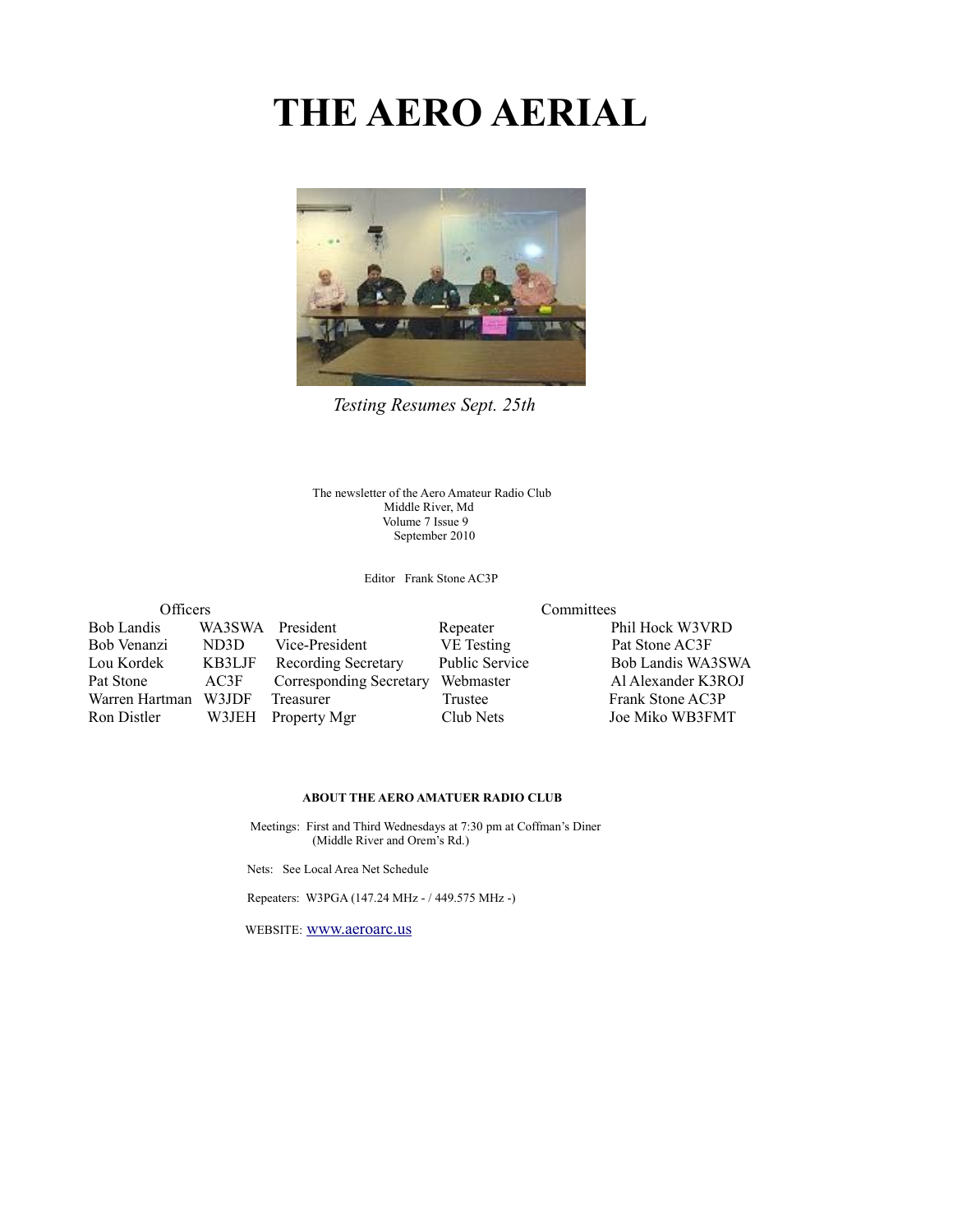#### **LOCAL AREA NETS**

| Day        | Time              |         | <b>Frequency (MHz) NET NAME</b>  |
|------------|-------------------|---------|----------------------------------|
| Daily      | $9 - 10$ am       | 147.03  | <b>ORIOLE</b> Net                |
| Daily      | $5:30 - 6$ pm     | 3.820   | Maryland Emergency Phone Net     |
| Daily      | $6:30 - 7$ pm     | 146.670 | Baltimore Traffic Net            |
| Daily      | 7 pm and 10 pm    | 3.643   | Maryland/DC/Delaware Traffic Net |
| $1st$ Tues | $7:30 \text{ pm}$ | 145.330 | <b>Baltimore ARES Net</b>        |
| $2nd$ Tues | $7:30 \text{ pm}$ | 146.670 | Baltimore County RACES Net       |
| $2nd$ Wed. | 8 pm              | 28.445  | <b>AERO ARC Net</b>              |
| $4th$ Wed  | 8 pm              | 147.240 | <b>AERO ARC Net</b>              |
| $5th$ Wed. | 8 pm              | 449.575 | <b>AERO ARC Net</b>              |

*The Aero Quantum Mechanics Net: Anytime any Frequency contact WB3FMT. The last one was , on 449.575 MHz on Tuesday 8 pm on March 30<sup>t</sup> . Who knows where or when the next on may be?*

### **Net Reports**

### **July**

#### **10 Meters:** WB3FMT(NCS) W3JEH AC3P K3ROJ KA3SNY

#### **2 Meters:** WB3FMT(NCS) AC3P W3JEH KA3SNY AA3BC KB3JDE

### **Station Activities**

**AC3F** & **AC3P** have returned from tours of New England and Ohio. Welcome to visitor **AA3BC** and New Member **KB3VAE**. The infirmary is filling up fast. Speedy recovery to **K3CXC**, **WB3FMT** and **KB3LJF** .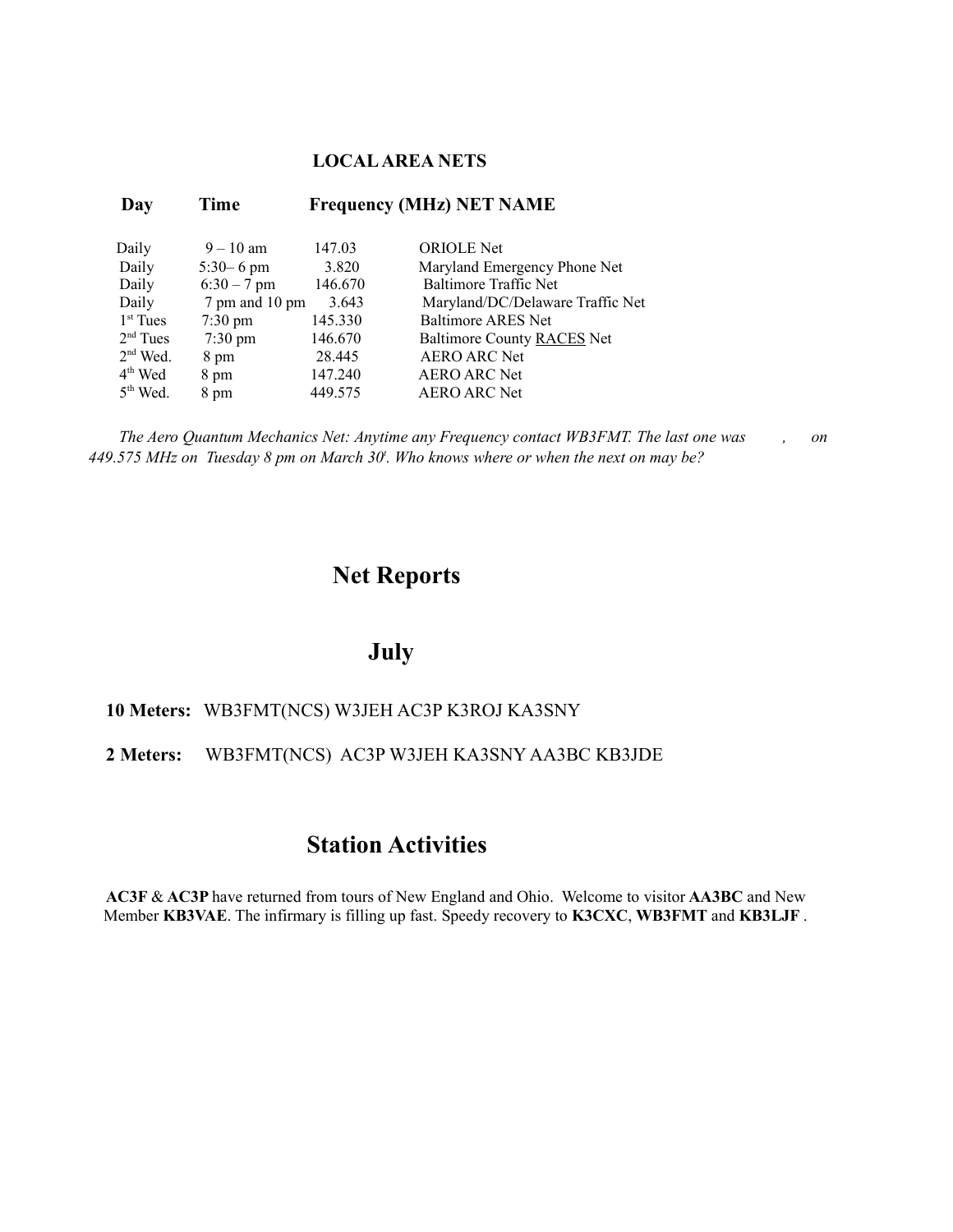## Public Service Opportunity

#### AERO AMATEUR RADIO CLUB,

It is not too late for your Amateur Radio Club members to volunteer for the Marine Corps Marathon, the fifth largest marathon in the world which will be run on October 31 this year. If not directly involved please suggest to your fellow Hams to participate in this important public service.

Operators and loggers are needed at the Armed Forces Retirement Home, the location of the Net Control Station. Your willingness to participate, albeit short or long can make a big improvement in the services Amateur Radio plays for this important event - especially in support of your troops, their families and friends.

Please take a moment before the end of next week and <CLICK> on the link to sign up and indicate your willingness to provide some very needed help.

Time is getting short to sign up as the cut off is the end of August.

Please click: [<http://www.ncacdc.com>](http://www.ncacdc.com/) to begin the sign up process.

73 - Marty Pittinger KB3MXM MDC Club Coordinator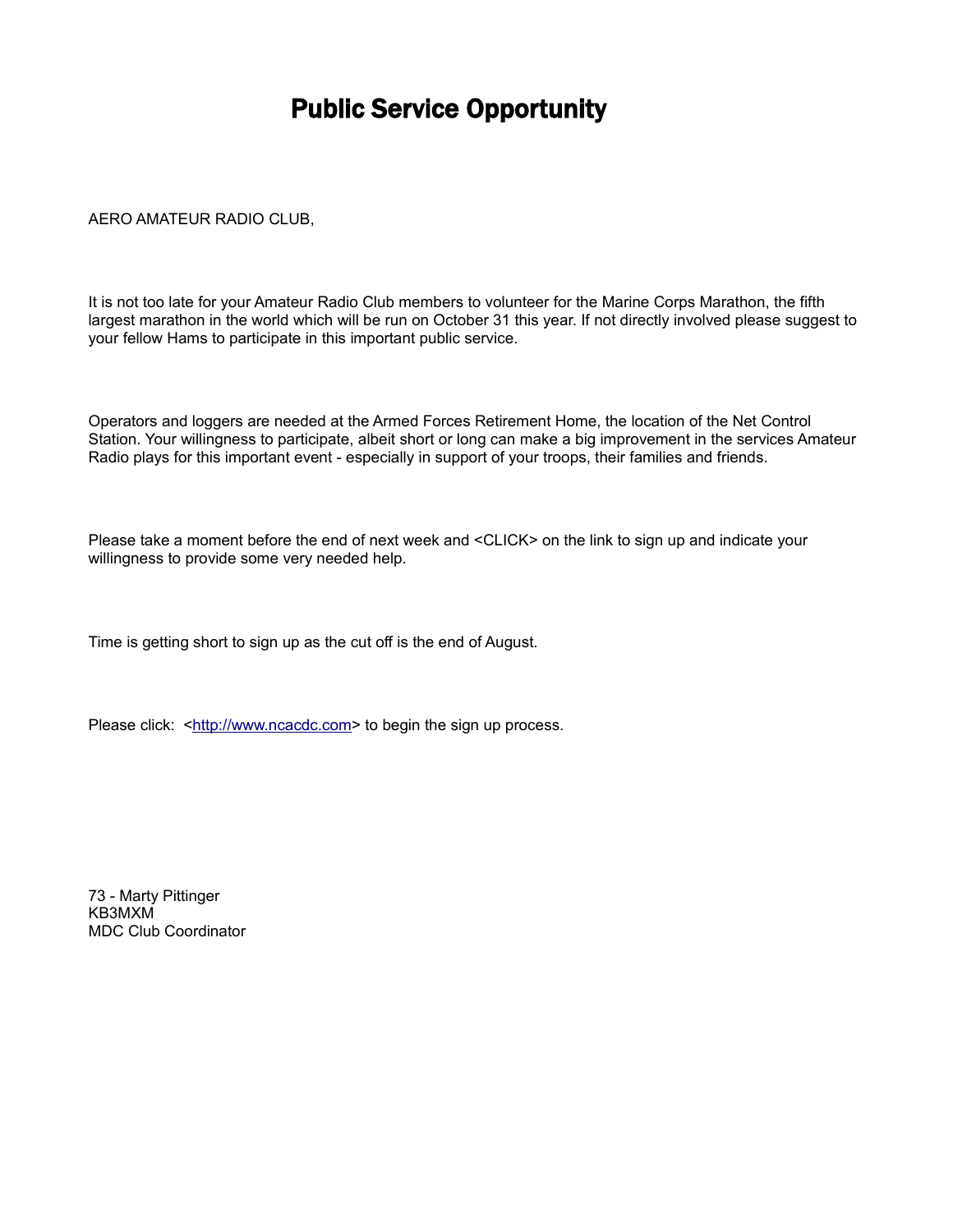## **FCC AMENDS ECOMM RULES**

On September  $3<sup>rd</sup>$  Part 97 rules changes will take effect that will clarify the role of amateurs who are employed as first responders and hospital staff during emergencoes and emergency practice drills. While it has always been the case that an employee of a served agency could operate an amateur station for their employer, the amateur was not premitted to operate during practice drills. The new rules will change that situation. Employees of a hospital or first responders unit will now be permitted to take part in practice drills as well as actual incidents. Here is the pertinent rule change:

#### **APPENDIX B**

#### **Final Rules**

Part 97 of Chapter 1 of Title 47 of the Code of Federal Regulations is amended as follows:

The authority citation for part 97 continues to read as follows:

#### **AUTHORITY: 48 Stat. 1066, 1082, as amended; 47 U.S.C. 154, 303. Interpret or apply 48 Stat. 1064- 1068, 1081-1105, as amended; 47 U.S.C. 151-155, 301-609, unless otherwise noted.**

1. Section 97.113 is amended by revising paragraph (a)(3), adding new paragraphs (a)(3)(i) and (a)(3)(ii), redesignating paragraphs (c) and (d) as new paragraphs  $(a)(3)(iii)$  and  $(a)(3)(iv)$  respectively, and redesignating paragraphs (e) and (f) as (c) and (d) respectively, to read as follows:

#### **§ 97.113 Prohibited transmissions.**

 $(a) * * *$ 

(3) Communications in which the station licensee or control operator has a pecuniary interest, including communications on behalf of an employer, with the following exceptions:

(i) A station licensee or control station operator may participate on behalf of an employer in an emergency preparedness or disaster readiness test or drill, limited to the duration and scope of such test or drill, and operational testing immediately prior to such test or drill. Tests or drills that are not government-sponsored are limited to a total time of one hour per week; except that no more than twice in any calendar year, they may be conducted for a period not to exceed 72 hours.

(ii) An amateur operator may notify other amateur operators of the availability for sale or trade of apparatus normally used in an amateur station, provided that such activity is not conducted on a regular basis.

(iii) A control operator may accept compensation as an incident of a teaching position during periods of time when an amateur station is used by that teacher as a part of classroom instruction at an educational institution.

(iv) The control operator of a club station may accept compensation for the periods of time when the station is transmitting telegraphy practice or information bulletins, provided that the station transmits such telegraphy practice and bulletins for at least 40 hours per week; schedules operations on at least six amateur service MF and HF bands using reasonable measures to maximize coverage; where the schedule of normal operating times and frequencies is published at least 30 days in advance of the actual transmissions; and where the control operator does not accept any direct or indirect compensation for any other service as a control operator.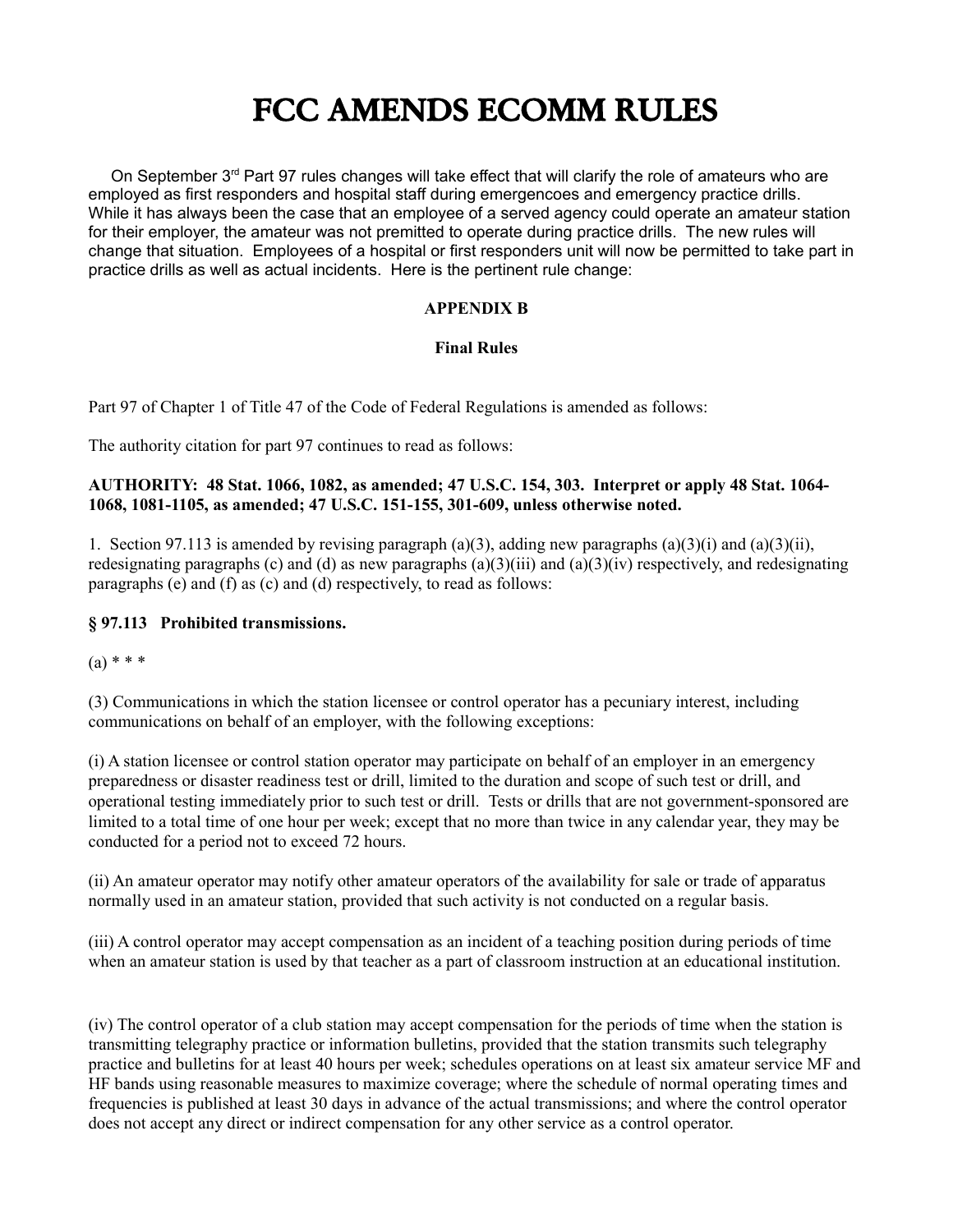## **A Note of Thanks**

 I wish to thank all the members who expressed their support and sympahty on the occasion of the passing of my mother, Shirley Stone on August 5. Whether you sent flowers, visited the funeral home, attended the service or just sent a note or card, your efforts were greatly appreciated. Again, Thanks to everyone.

73

Frank AC3P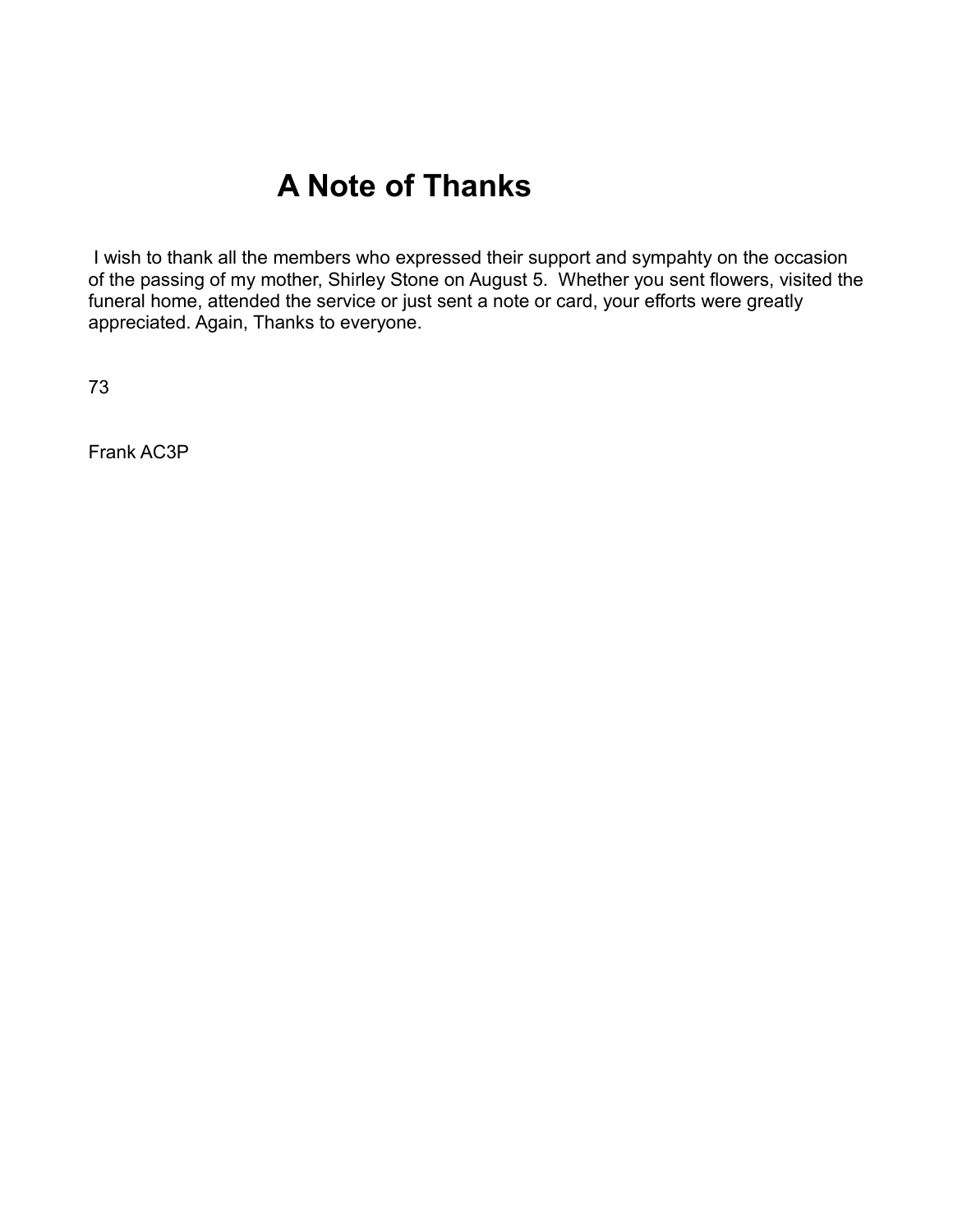

## **September 2010**

|    |    |    | Meeting<br>Coffmans<br>7:30 pm        |    |    |                                                            |
|----|----|----|---------------------------------------|----|----|------------------------------------------------------------|
|    |    |    |                                       | 2  | 3  | 4                                                          |
|    |    |    | 10 Meter Net<br>28.445 Mhz<br>8 pm    |    |    | <b>Va Beach Hamfest</b><br><b>ARRL VHF Contest</b>         |
| 5  | 6  | 7  | 8                                     | 9  | 10 | 11                                                         |
|    |    |    | <b>Meeting</b><br>Coffmans<br>7:30 pm |    |    |                                                            |
| 12 | 13 | 14 | 15                                    | 16 | 17 | 18                                                         |
|    |    |    | 2 Meter Net<br>147.24 Mhz<br>8 pm     |    |    | <b>VE Testing</b><br><b>White Marsh</b><br>Library<br>1 pm |
| 19 | 20 | 21 | 22                                    | 23 | 24 | 25                                                         |
|    |    |    | 70 Cm Net<br>449.575 Mhz<br>8 pm      |    |    |                                                            |
| 26 | 27 | 28 | 29                                    | 30 |    |                                                            |
|    |    |    |                                       |    |    |                                                            |
|    |    |    |                                       |    |    |                                                            |